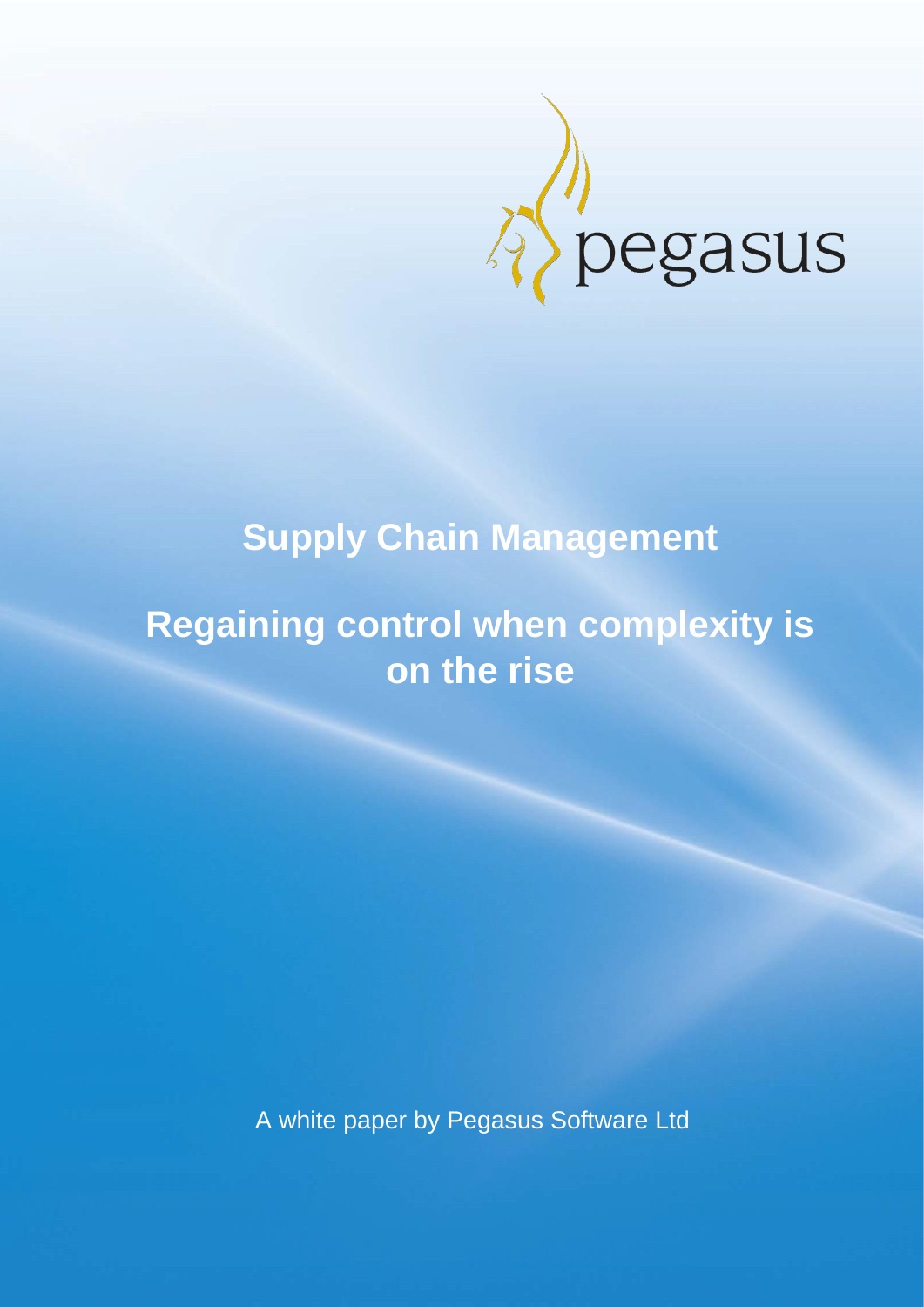

**Stuart Anderson, General Manager at Pegasus Software asks how businesses can position themselves firmly in the driving seat when faced with a complex, fastpaced and often unpredictable supply chain** 

When it comes to supply chains, never have they been as complex as they are today. Our multi-faceted, global digital economy has meant that supply chains are more inter-connected and inter-dependent than ever before. Unpredictable and sometimes unreasonable customer demands only serve to add to this complexity, with rising expectations putting even more pressure on already stretched resources to deliver more, faster and for less. And, in an effort to stay competitive, more businesses are expanding product lines and services, which, coupled with the demand for faster lead times makes for even more stress on the supply chain, particularly if these products and services are expected to be delivered in super quick time.

Faced with all these pressures, businesses are realising that what's needed is greater control over the entire end-to-end supply chain, including greater supply chain partner collaboration and deeper, more insightful visibility at every step of the way. The need to maintain business flexibility and agility to continue to meet everincreasing customer and market demands, while upholding the highest standards of traceability and transparency, all while keeping a lid on costs, means that effective supply chain management is one of the top priorities for businesses looking to achieve real competitive advantage in a fast-paced, highly pressurised business world.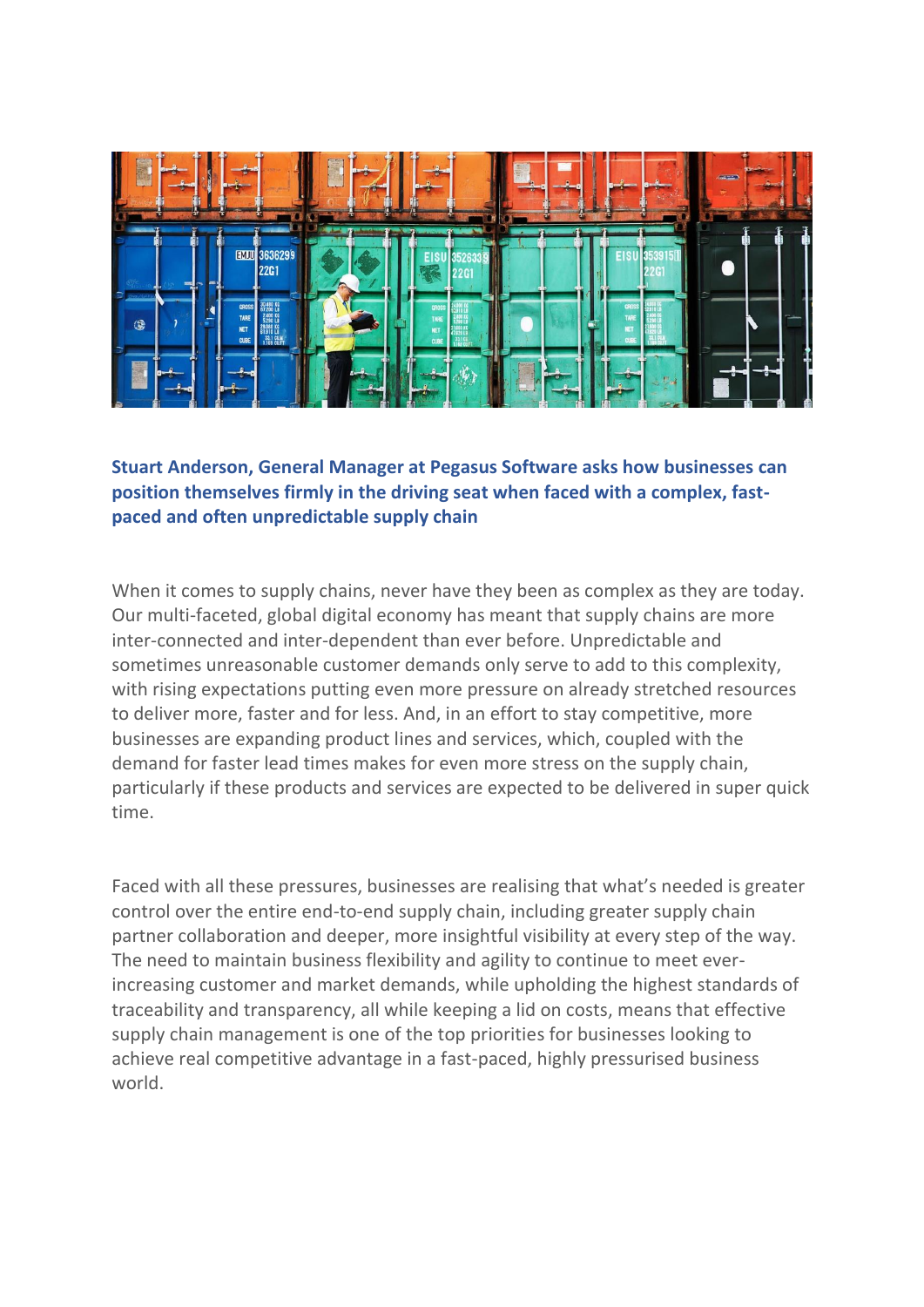#### **Technology as a key enabler**

For many, technology is proving to be their knight in shining armour, with supply chain management solutions providing the necessary levels of control and business agility to successfully stay ahead of the competition. By integrating key processes across the business within a single solution, businesses can become much more responsive while staying in complete control. Bringing together sales, purchasing and stock functions with robust financial management processes increases the effectiveness of overall stock management, enabling the business to respond quicker and more effectively to demands for products, service and pricing.

When it comes to stock control for example, the right solution will simplify the way in which stock is managed, tracking stock movements, even across multiple warehouses, with the necessary levels of speed and accuracy to provide real-time reports back to the business. The best solutions are flexible



enough to adapt to a business's specific needs, too, applying different costs and selling prices where needed, allowing them to arrange and manage stock holding in the way that best suits the business. Similarly, the right solution will provide a precise view over all stock holdings in real time, enabling the business to take orders safe in the knowledge that they'll be fulfilled correctly and on time. Such stock holding accuracy underpins more robust decision-making when it comes to purchasing and manufacturing decisions as well, preventing problems further along the supply chain and reducing excess stock levels, resulting in real cost and efficiency savings right across the business.

#### **Automation efficiency**

Increased automation when it comes to processing sales makes for even further efficiency savings while speeding up the entire sales cycle. Sales documents can be automatically generated, applying customer specific pricing, discounts and credit limits where applicable. It's the same for POs too, with the best systems generating all relevant documents from initial order through to supplier invoices. This further tightens the control over stock and overall financial management, automatically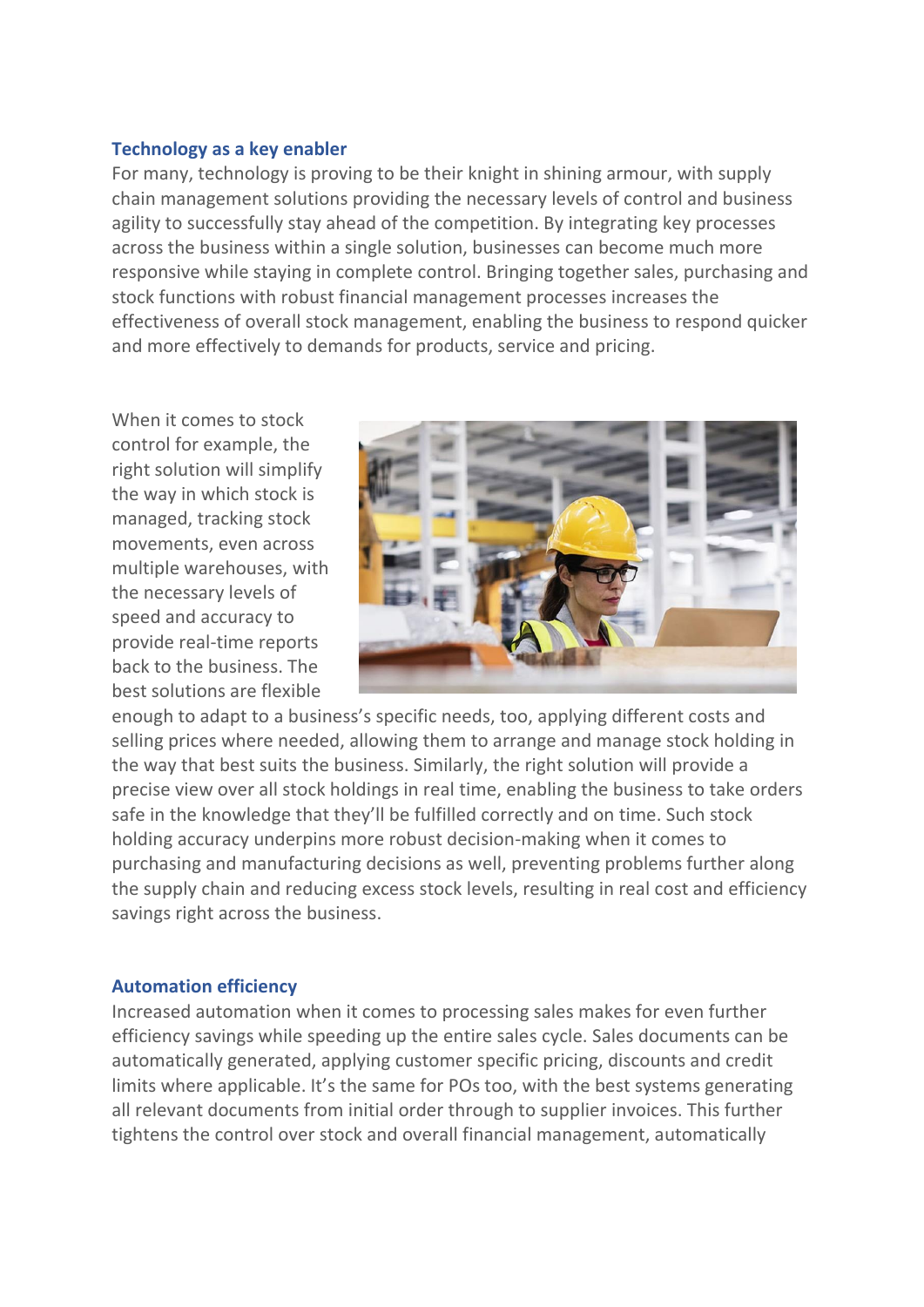matching receipts and supplier invoices back to the original PO, freeing up the team's time to focus on real value-add activities.

It's this bringing together of vital business information that makes all the difference, with Bill of Materials capabilities providing fast, accurate manufacturing information at the click of a mouse, automatically generating even the most complex of works orders using the information contained in the original sales order.

### **Aligning customer demand with strategy**

Customers have always expected their products to be delivered on time and in full. Meeting this need builds customer trust. This has not changed. Today, however, the time to meet these expectations, generate trust, and keep customers happy has accelerated to a point of almost total disruption. The supply chain must meet a holistic balance between all relevant stakeholders to create and sell quality products, ensure profits, maintain sustainability, and keep customer satisfaction levels high. When new technologies and customer expectations disrupt industries—changing consumer markets for both B2B and B2C operations—supply chains often bear the brunt of the impact. Traditional supply chains must evolve alongside new technologies to meet the pressures demanded by more complex operations. Organisations must think in reverse—instead of forcing their traditional supply chains to keep up in a changing playing field, they should focus on aligning their supply chains with modern tools and business models, so they can deliver to customers better and more efficiently.

#### **Reliable reporting**

Not only does the right supply chain management solution make a real difference to day-today operations, increasing automation, stock control and visibility, but it furnishes key decision-makers with the right information, at the right time, in



the right format. Advanced reporting functionality means that everyone is fully in the picture when it comes to the wider supply chain, leaving nothing to chance and increasing planning and forecasting accuracy in both the short and long term.